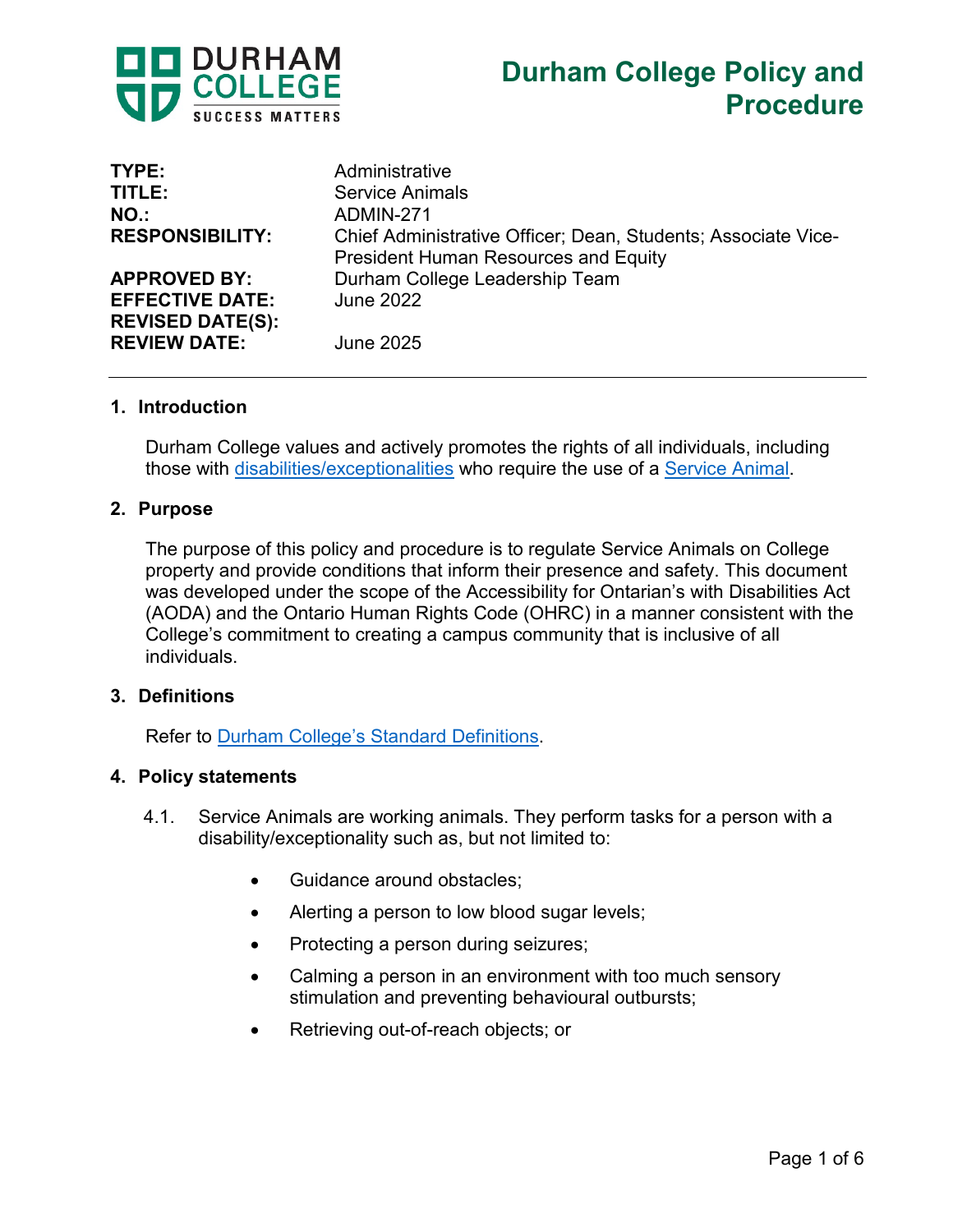- Alerting a person to sounds.
- 4.2. Service Animals are not pets. Pets are prohibited from entry to all Durham College facilities/buildings.
- 4.3. This policy and procedure applies to all students, employees, volunteers, contractors and visitors who use Service Animals and covers all property owned or leased by Durham College ("College property").
- 4.4. The use of Service Animals by students living in on-campus residences owned, by Durham College are covered by the policies held by Campus Living Centre.
- 4.5. The use of Service Animals by students during off-campus learning activities is determined by the organizations policies and procedures, not the College.
- 4.6. All Service Animal [Handlers](https://durhamcollege.ca/wp-content/uploads/Durham-College-Standard-Definitions.pdf) shall familiarize themselves, and comply with, their responsibilities under this policy.
- 4.7. The College will not issue academic credentials to Service Animals that attend learning environments with their Handlers.
- 4.8. The College will accommodate Service Animal Handlers to the point of undue [hardship.](https://durhamcollege.ca/wp-content/uploads/Durham-College-Standard-Definitions.pdf)
- 4.9. Where Service Animals are not permitted on or in a particular campus location or building due to health and safety laws or requirements, the College will endeavour to provide alternate support to permit access to goods and services, or provide reasonable accommodation.

## **5. Procedure**

The College is committed to the development and implementation of procedures that enable its community to support the Handler and their Service Animal while on campus.

- 5.1. Service Animal Approval and Notification
	- 5.1.1. In order to bring a Service Animal on College property on an ongoing basis, the Handler is required to submit satisfactory supporting documentation to the appropriate department demonstrating their requirement for a Service Animal to assist with their disability/exceptionality.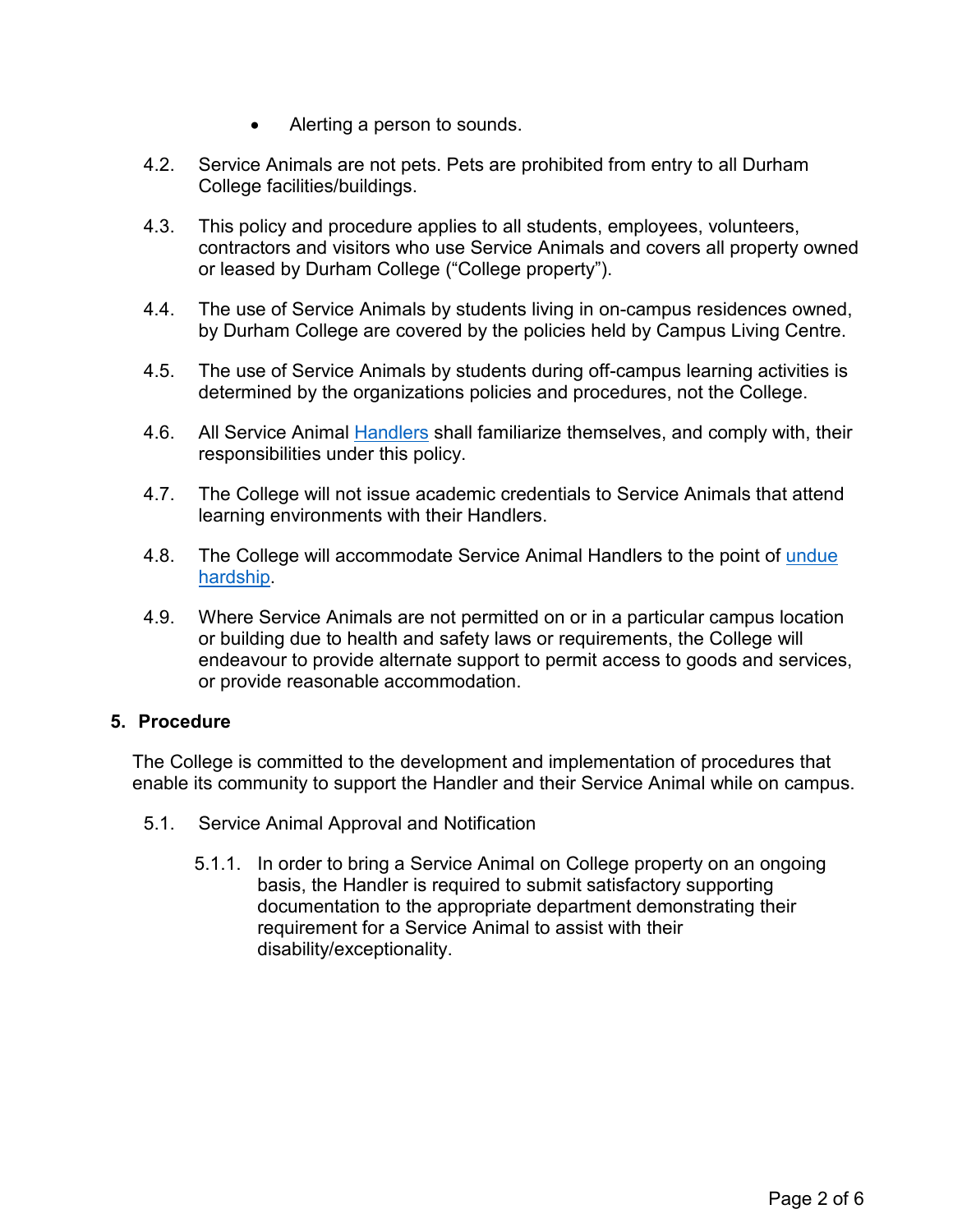- 5.1.2. Students and employees are required to submit a Service Animal Request Form for consideration, along with supporting documentation from one of the nine regulated health professionals to demonstrate their requirement for a Service Animal to assist with their disability/exceptionality-related needs. Students shall contact the Access and Support Centre (ASC) and employees shall contact Human Resources (HR).
- 5.1.3. The Handler (student and employee) is provided with a copy of their accommodations. With their consent, a copy will be provided to the relevant College employees such as but not limited to, a faculty member or the employee's supervisor.
- 5.1.4. The College understands that the presence of certain Service Animals may affect other campus community members due to environmental sensitivities, allergies, phobias or other concerns. Students with a concern should contact ASC, and employees with a concern contact HR (not the Handler), to address their issues. In the event of competing human rights, the College will utilize the following principles to resolve the matter:
	- The duty to accommodate under the OHRC;
	- The approach outlined in OHRC's Policy on Competing Human Rights as applied to all parties; and
	- Employer obligations under the Occupational Health & Safety Act.
- 5.2. Handler Responsibilities
	- 5.2.1. All Handlers are responsible for the behaviour and management of their Service Animal on College property including:
		- Accompanying the Service Animal at all times;
		- Ensuring the Service Animal is restrained on a leash or harness, in a cage, or under the physical control of the Handler; unless being unrestrained is necessary to perform their tasks or functions;
		- Maintaining the crate or cage of the Service Animal. The crate or cage must be the appropriate size, secure, in good repair and well ventilated;
		- Sustaining the health and welfare of the Service Animal and for providing food, water, bathroom and exercise breaks in a timely manner.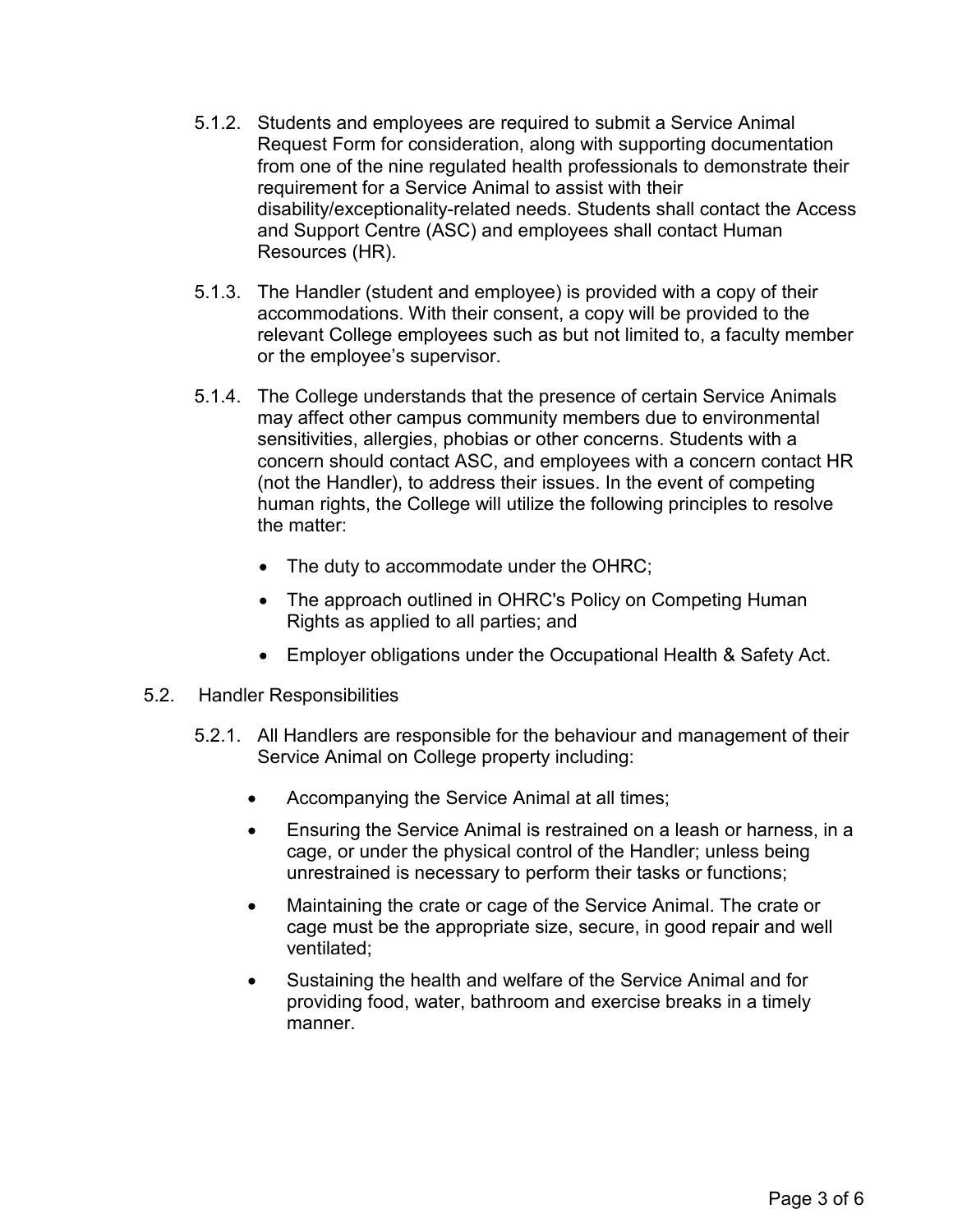- Ensuring that any waste is immediately cleaned and disposed of in an appropriate receptacle and covering any costs associated with cleaning that may result from the Service Animal; and
- Ensuring the Service Animal demonstrates positive and pro-social behaviour at all times while on College property unless the behaviour is a method of communicating with the partner such as alert of an upcoming seizure. Aggressive behaviour such as barking, growling or biting is not to be tolerated.
- 5.3. Service Animal on-Campus Requirements
	- 5.3.1. Documentation proving the Service Animal has been vaccinated and is properly licensed as required by Ontario law and/or city by-law.
	- 5.3.2. Handlers whose Service Animal does not wear a vest or harness, may be asked to provide acceptable documentation from a regulated health professional, or an identification card from the Ontario Ministry of the Attorney General for people who are blind and use a guide dog.
	- 5.3.3. Additional information may be requested in instances where the College has reasonable doubt regarding the Service Animal's capacity to be in public spaces.
	- 5.3.4. If a Service Animal has been excluded because of disruptive behaviour, the Handler must be allowed to participate in the activity with the Service Animal once the animal's behaviour is resolved.
	- 5.3.5. In the event that the behaviour of a Service Animal is aggressive or threatening (e.g. lunging, baring teeth and growling, biting), the person with a concern should immediately contact Campus Security for assistance.
	- 5.3.6. If at any time a Service Animal is deemed by the College to pose an unmanageable threat to health and safety, the College may require the Handler to remove the Service Animal from College property or it may impose conditions on the Service Animal's continued presence.
	- 5.3.7. There are some College locations where animals are prohibited by law (e.g. food service preparation spaces, wet labs). These spaces will be navigated on a case-by-case basis with the appropriate department coordinating the accommodation.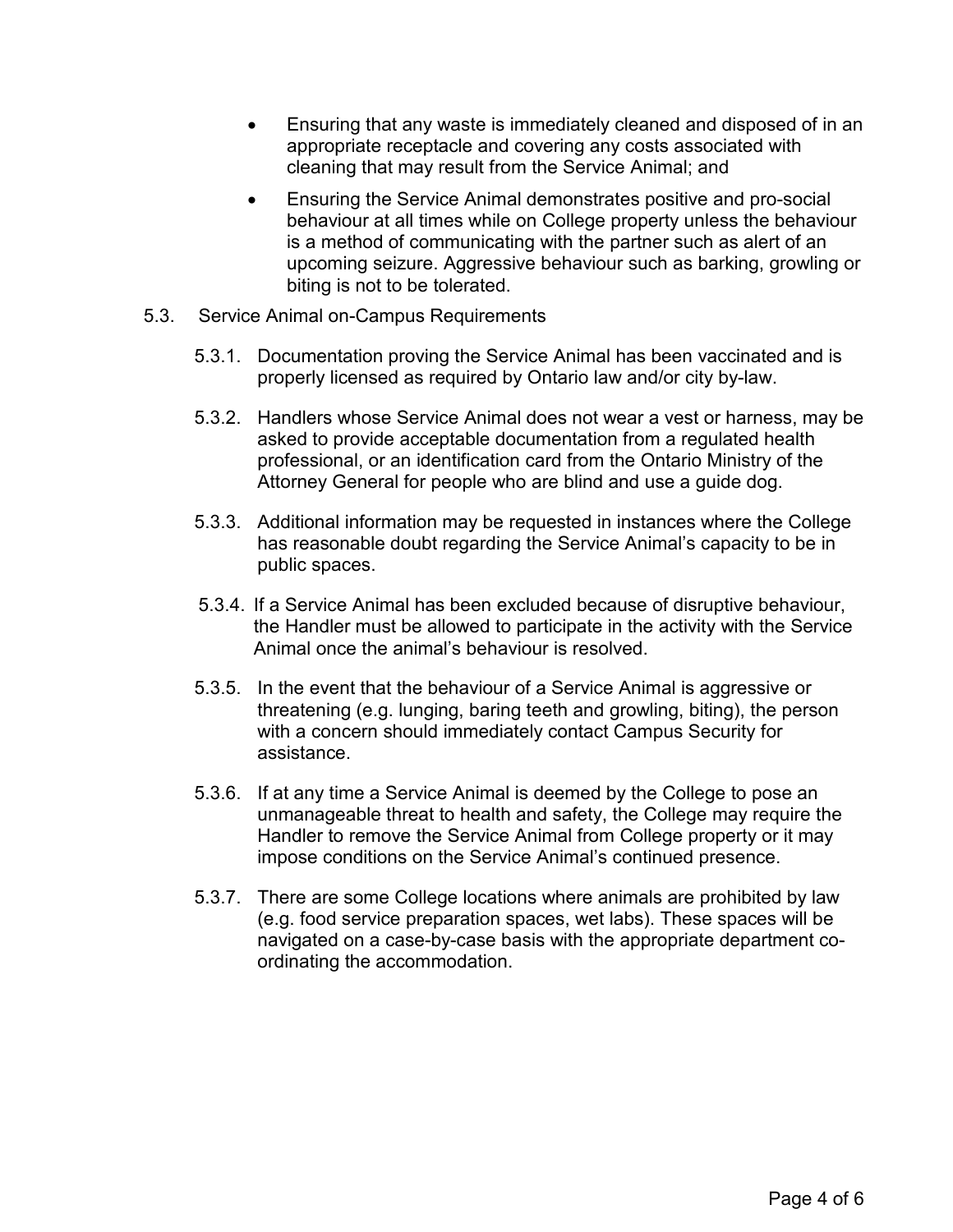## **6. Roles and responsibilities**

- 6.1. The Dean, Students and the Associate Vice-President, Human Resources and Equity oversee the implementation of the Service Animal policy and procedure.
- 6.2. HR and ASC departments create accommodation/access plans for employees and students respectively. They are responsible for:
	- Maintaining documentation authorizing Service Animals;
	- Approving the use of Service Animals at the College property by means of validating documentation and processing accommodation requests;
	- Advising appropriate College employees and departments responsible for ensuring compliance with, and enforcement of, this procedure; and
	- Assessing and resolving any complaints or issues related to the use of Service Animals on College property.
- 6.3. Handlers (students and employees) are responsible for:
	- Submitting the satisfactory documentation to the appropriate College department demonstrating their requirement for a Service Animal; and
	- Complying with their responsibilities as Handlers under this policy.
- 6.4. Handlers (visitors, volunteers and contractors) shall familiarize themselves, and comply with, their responsibilities under this policy.
- 6.5. The Office of Campus Safety will assist employees with the enforcement of this procedure as necessary.

# **7. Accessibility for Ontarians with Disabilities Act considerations**

Accessibility for Ontarians with Disabilities Act (AODA) standards have been considered in the development of this policy and procedure and it adheres to the principles outlined in the College's commitment to accessibility as demonstrated by the Accessibility Plan.

## **8. Non-compliance implications**

The Ontario government established an administrative monetary penalties scheme under AODA to issue an order against a person, organization or corporation to pay a penalty amount as a result of non-compliance with the AODA or the accessibility standards.